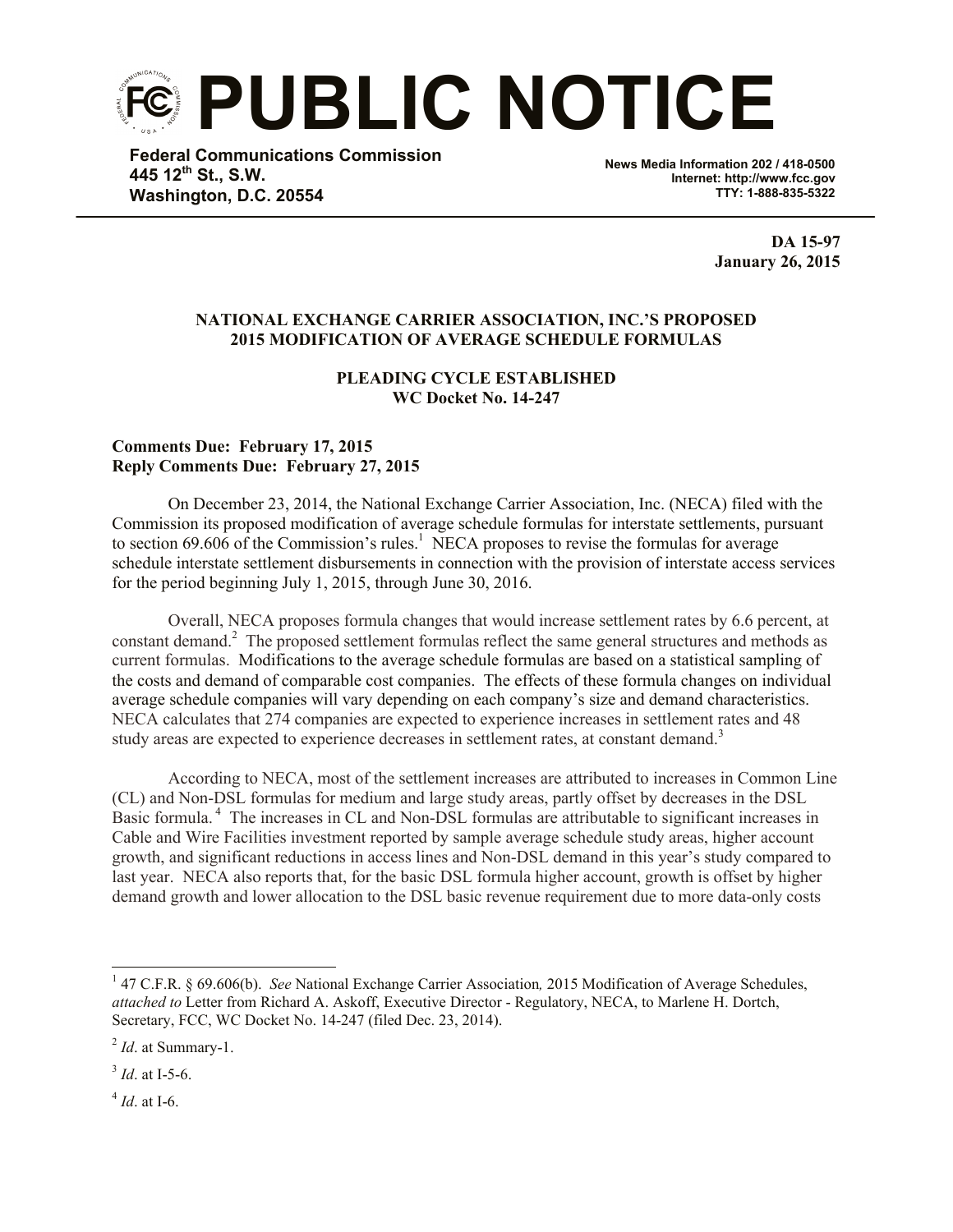excluded from reported accounts. Together these factors have contributed to a decrease in the basic DSL formula compared to last year. 5

Pursuant to section 1.419 of the Commission's rules, 47 C.F.R. § 1.419, interested parties may file comments on or before the date indicated above. Comments may be filed by paper copies or by using the Commission's Electronic Comment Filing System (ECFS). *See Electronic Filing of Documents in Rulemaking Proceedings*, 63 FR 24121 (1998).

- Electronic Filers: Comments may be filed electronically using the Internet by accessing the ECFS: http://fjallfoss.fcc.gov/ecfs2/.
- **Paper Filers: Parties who choose to file by paper must file an original and one copy of each filing.** Because more than one docket number appears in the caption of this proceeding, filers must submit two additional copies for each additional docket number. Filings can be sent by hand or messenger delivery, by commercial overnight courier, or by first-class or overnight U.S. Postal Service mail. All filings must be addressed to the Commission's Secretary, Office of the Secretary, Federal Communications Commission.
	- All hand-delivered or messenger-delivered paper filings for the Commission's Secretary must be delivered to FCC Headquarters at 445 12th Street, SW, Room TW-A325, Washington, DC 20554. The filing hours are 8:00 a.m. to 7:00 p.m. All hand deliveries must be held together with rubber bands or fasteners. Any envelopes and boxes must be disposed of before entering the building.
	- Commercial overnight mail (other than U.S. Postal Service Express Mail and Priority Mail) must be sent to 9300 East Hampton Drive, Capitol Heights, MD 20743.
	- U.S. Postal Service first-class, Express, and Priority mail must be addressed to 445 12th Street, SW, Washington DC 20554.

People with Disabilities: To request materials in accessible formats for people with disabilities (Braille, large print, electronic files, audio format), send an e-mail to fcc504@fcc.gov or call the Consumer & Governmental Affairs Bureau at (202) 418-0530 (voice) or (202) 418-0432 (tty).

This matter shall be treated as a "permit-but-disclose" proceeding in accordance with the Commission's *ex parte* rules.<sup>6</sup> Persons making *ex parte* presentations must file a copy of any written presentation or a memorandum summarizing any oral presentation within two business days after the presentation (unless a different deadline applicable to the Sunshine period applies). Persons making oral *ex parte* presentations are reminded that memoranda summarizing the presentation must (1) list all persons attending or otherwise participating in the meeting at which the *ex parte* presentation was made, and (2) summarize all data presented and arguments made during the presentation. If the presentation consisted in whole or in part of the presentation of data or arguments already reflected in the presenter's written comments, memoranda or other filings in the proceeding, the presenter may provide citations to such data or arguments in his or her prior comments, memoranda, or other filings (specifying the relevant page and/or paragraph numbers where such data or arguments can be found) in lieu of summarizing them

l 5 *Id*.

<sup>6</sup> 47 C.F.R. §§ 1.1200 *et seq*.